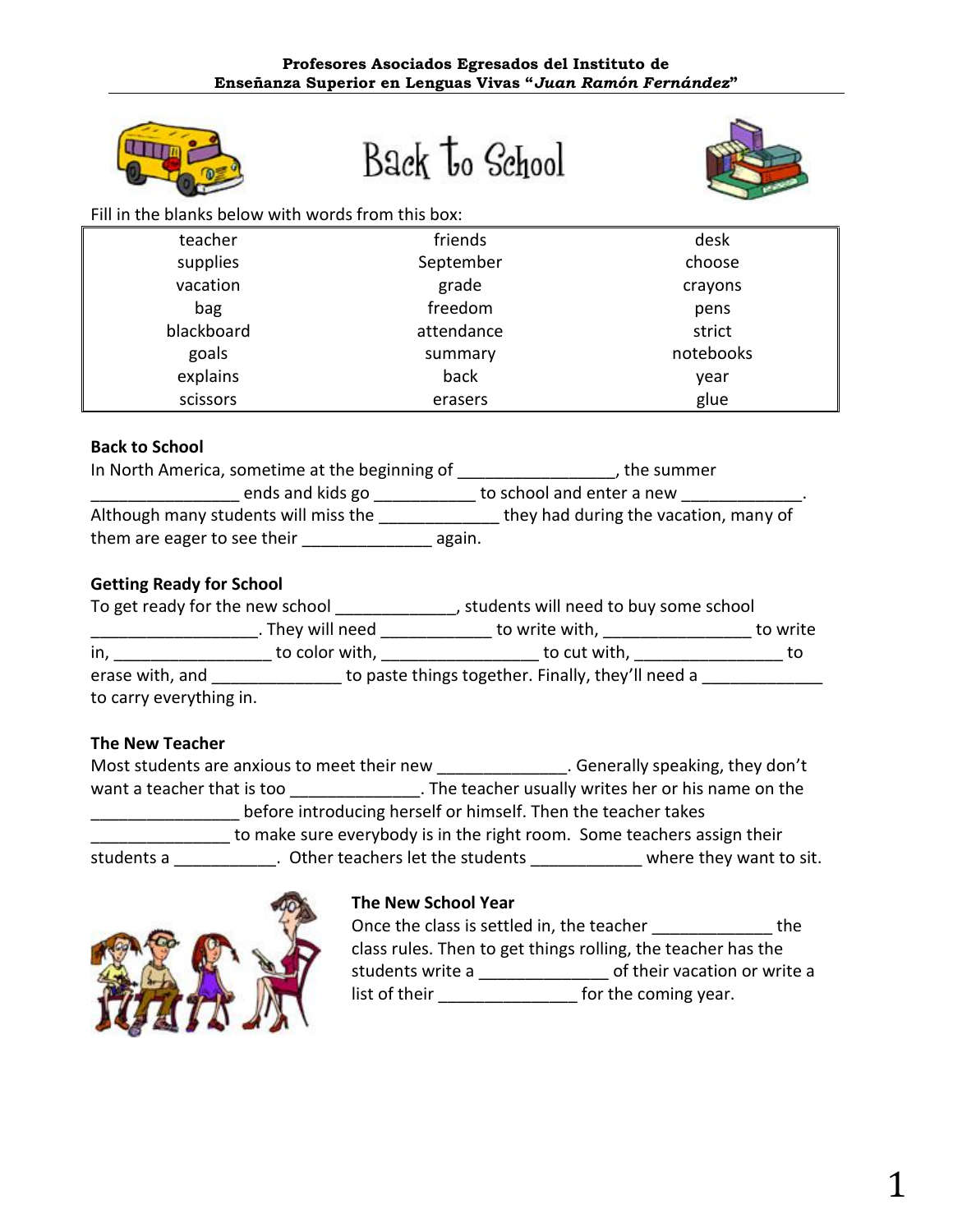

The Beach



Fill in the blanks below with words from this box:

| starfish   | suntan     | beach     |
|------------|------------|-----------|
| shells     | sunburn    | sandy     |
| waves      | snorkeling | summer    |
| surfing    | blanket    | towel     |
| volleyball | escape     | parasol   |
| sandcastle | skin       | breeze    |
| swimming   | sunscreen  | driftwood |
| shore      | rays       |           |

# **Going to the Beach**

| One of the best ways to |                            | the heat of the | months is to head down to |
|-------------------------|----------------------------|-----------------|---------------------------|
| the                     | You can lie down in a soft |                 | spot and feel the cool    |
| off of the ocean.       |                            |                 |                           |

# **Sun Tanning**

| A lot of people try to get a |                                                             | at the beach. To do this, they lie down on a                                                     |                  |
|------------------------------|-------------------------------------------------------------|--------------------------------------------------------------------------------------------------|------------------|
|                              | and expose their                                            | to the sun's                                                                                     | . After a        |
|                              |                                                             | while their skin turns brown. However, if they stay in the sun too long their skin turns red and |                  |
| they get a                   |                                                             | . To prevent this, sunbathers should always put                                                  |                  |
|                              | on their skin. To stay out of the sun many beachgoers use a |                                                                                                  | which is a giant |
| beach umbrella.              |                                                             |                                                                                                  |                  |

# **Beachcombing**

|                     | At the beach, it's fun to search for things that wash up on the | . There are often |
|---------------------|-----------------------------------------------------------------|-------------------|
| brightly colored    | and crabs among the seaweed and                                 | . There           |
| are also many curly | , which children like to collect.                               |                   |



# **Beach Activities**

| To cool off, many people go                      | . And if the        |
|--------------------------------------------------|---------------------|
| are high, some people even try                   |                     |
| . Or, if there is a lot of interesting sea life, |                     |
| people can put on a mask and go                  | . When              |
| they are done in the water, they can use a       | TΩ                  |
| dry off and then build a                         | in the sand or play |
| beach                                            |                     |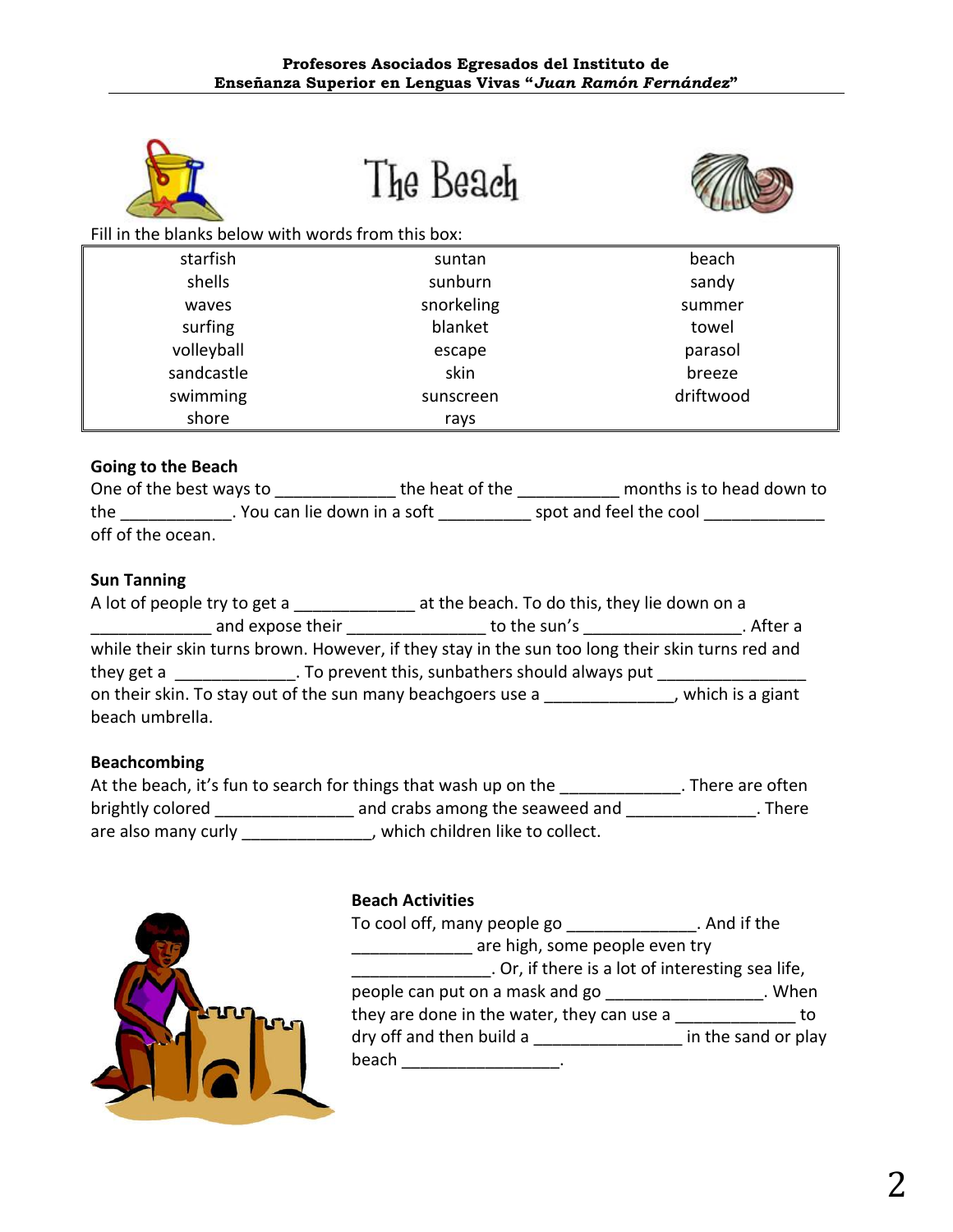





Fill in the blanks below with words from this box:

| tent         | roast     | river         |
|--------------|-----------|---------------|
| set          | hiking    | sleeping bags |
| campfire     | fishing   | mosquitoes    |
| marshmallows | lake      | bug spray     |
| itch         | axe       | chop          |
| fresh        | pollution | campsite      |
| sing         | tell      | cooler        |

# **Camping**

| When the weather starts to get warm, many families like to experience the<br>air |      |                                                       |  |
|----------------------------------------------------------------------------------|------|-------------------------------------------------------|--|
| of the country away from the                                                     |      | of the city. They pack up their                       |  |
| and a                                                                            |      | full of food and head out to the woods near a body of |  |
| water such as a                                                                  | or a | . After arriving at the                               |  |
| the first thing to do is                                                         |      | up the                                                |  |

# **The Campfire**

|                                               | At night, people sit around the | and        | scary stories or                       |
|-----------------------------------------------|---------------------------------|------------|----------------------------------------|
|                                               | songs. Somebody has to          |            | wood for the fire. To do this, they'll |
| . If anybody gets hungry, they can<br>need an |                                 | hotdogs or |                                        |
|                                               | over the fire.                  |            |                                        |

# **Camping activities**

One thing people like to do in the woods is put on their boots and go Another thing they like to do is grab a rod, some hooks, and some worms and go



# **Bugs**

One of the worst things about camping is the \_\_\_\_\_\_\_\_\_\_\_\_\_\_\_\_. If they bite you, you will badly. That's why it's important to put on when you are in the woods.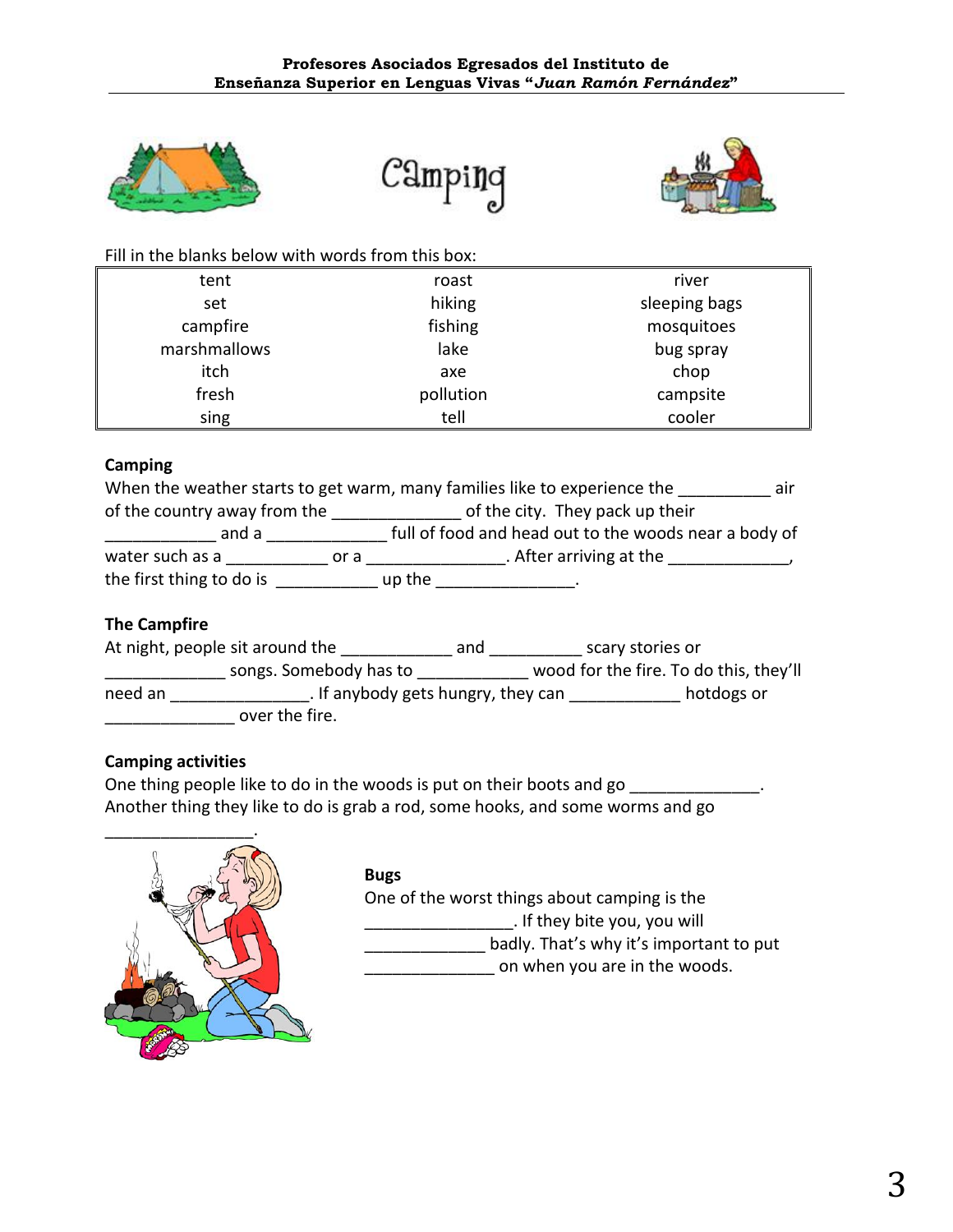

 $clo$ *thes*  $clo$ <sub>ze</sub>



Fill in the blanks below with words from this box:

| scarf    | T-shirt | sweater       |
|----------|---------|---------------|
| hat      | cold    | cool          |
| dress    | wash    | boots         |
| for      | coat    | dry           |
| footwear | gloves  | try           |
| shorts   | fold    | sunglasses    |
| fits     | sandals | running shoes |
| laundry  |         |               |

#### **Winter Clothes**

| On a | winter day, it's important to                                  | warm. Many people wear a |
|------|----------------------------------------------------------------|--------------------------|
|      | over their shirt. And when they go outside, they put on a warm |                          |
|      | . As well, people put a                                        | on their head,           |
|      | on their hands, and a                                          | around their neck.       |

#### **Summer Clothes**

| In summer, people like to keep             | . So many people wear                                |  |
|--------------------------------------------|------------------------------------------------------|--|
| instead of pants and a                     | instead of a long-sleeve shirt. As well, people wear |  |
| to protect their eyes from the bright sun. |                                                      |  |

#### **Footwear**

| There are many different types of |                         | . People wear |                   |
|-----------------------------------|-------------------------|---------------|-------------------|
| the beach,                        | when they exercise, and |               | on rainy or snowy |
| days.                             |                         |               |                   |

# **Shopping for Clothes**

Shopping \_\_\_\_\_\_\_\_\_ clothes can be a lot fun. But before you buy anything, you should always \_\_\_\_\_\_\_\_\_\_\_\_\_\_ it on and make sure it \_\_\_\_\_\_\_\_\_\_\_\_\_\_\_\_\_.



# **Laundry**

When your clothes get dirty, it's time to do the \_\_\_\_\_\_\_\_\_\_\_\_\_\_\_\_\_\_. First, you \_\_\_\_\_\_\_\_\_\_\_\_\_\_\_\_\_\_\_\_\_\_\_the clothes. Next, you \_\_\_\_\_\_\_\_\_\_\_\_\_\_\_\_\_\_\_\_\_\_\_\_\_\_\_them. Finally, you \_\_\_\_\_\_\_\_\_\_\_\_\_\_\_\_\_\_\_ them and put them away.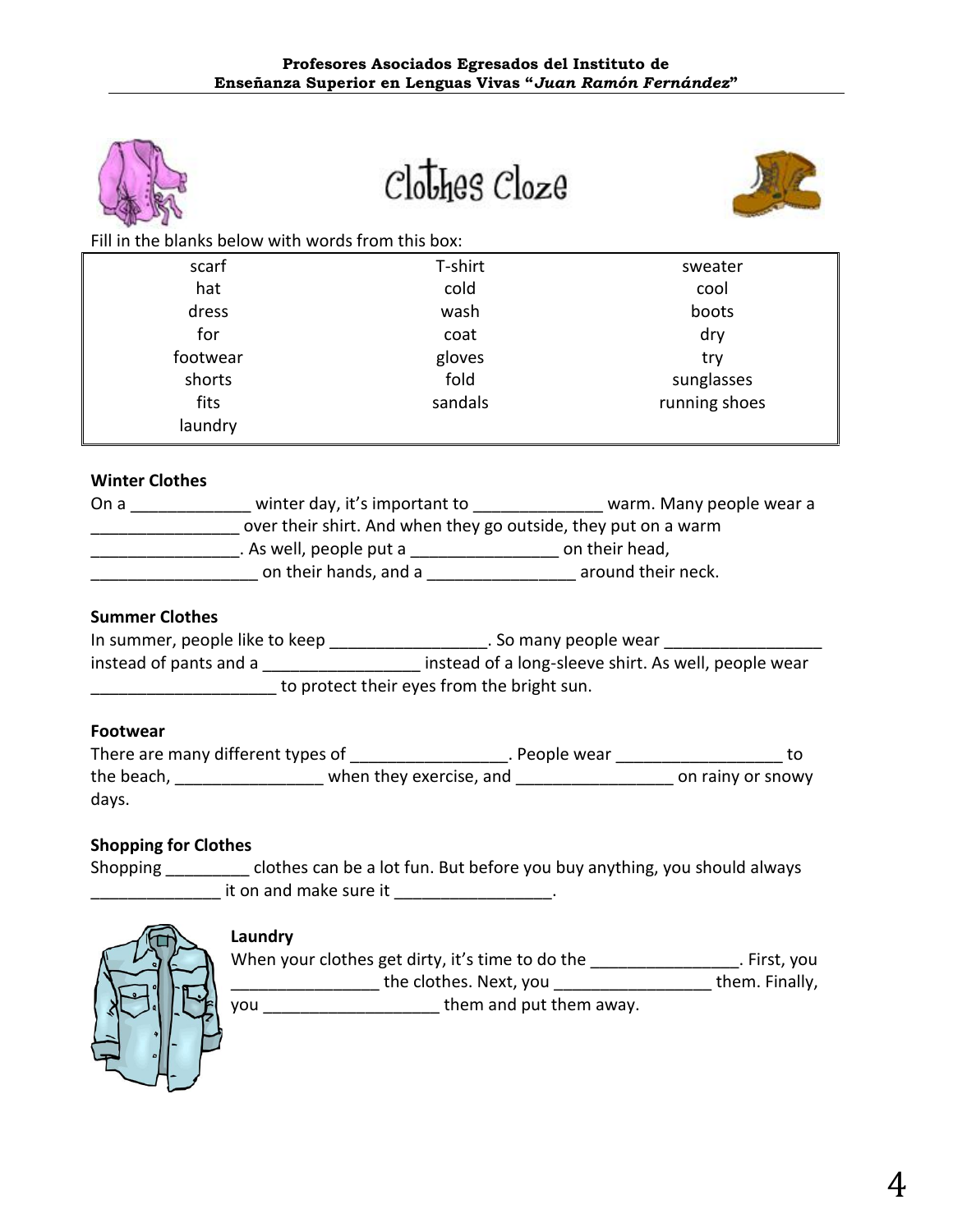

# **Winter Olympics**

# **Fill in the blanks with words from the box below:**

| compete    | four             | parade        |
|------------|------------------|---------------|
| silver     | determined       | train         |
| represent  | podium           | fastest       |
| bronze     | national anthems | gold          |
| opening    | judges           | honor         |
| speed      | bobsled          | events        |
| alpine     | luge             | cross country |
| ice hockey | snowboarding     | figure        |

#### **The Winter Games:**

| Every                                           | years, athletes from around the world gather to | in the              |
|-------------------------------------------------|-------------------------------------------------|---------------------|
| Winter Games of the Olympics. The athletes, who |                                                 | extremely hard, are |
| chosen to                                       | their countries. The games begin with the       |                     |
| ceremony, where the athletes                    | in front of an audience.                        |                     |

#### **The Events:**

|             | The Winter Games is comprised of many different   | . There are sledding events                        |
|-------------|---------------------------------------------------|----------------------------------------------------|
| such as the | and the                                           | . There are skiing events such as                  |
|             | and                                               | . There are also team sports such as               |
|             |                                                   | . Every Olympics some new events are added such as |
|             | which was added in the 1998 Nagano Olympic Games. |                                                    |

#### **Winning:**

The dream of every athlete is to make it to the \_\_\_\_\_\_\_\_\_\_\_, which is where the medals are handed out. The first place winners receive the \_\_\_\_\_\_\_\_\_\_\_\_\_\_ medal and have the \_\_\_\_\_\_\_\_\_\_\_\_\_ of hearing their countries' \_\_\_\_\_\_\_\_\_\_\_\_\_\_\_\_\_\_\_\_\_\_\_ played. The second place winners receive the **now the set of the medal and the third place winners receive the \_\_\_\_\_\_\_\_\_** medal. Often, the winners are \_\_\_\_\_\_\_\_\_\_\_\_\_\_\_\_\_\_by who has the **\_\_\_\_\_\_\_\_\_\_\_\_\_** time. Events such as the \_\_\_\_\_\_\_\_\_ skating are decided this way. Other events such as \_\_\_\_\_\_\_\_\_\_\_\_ skating are determined by a panel of \_\_\_\_\_\_\_\_\_\_\_\_, who give marks according to artistic and technical ability.



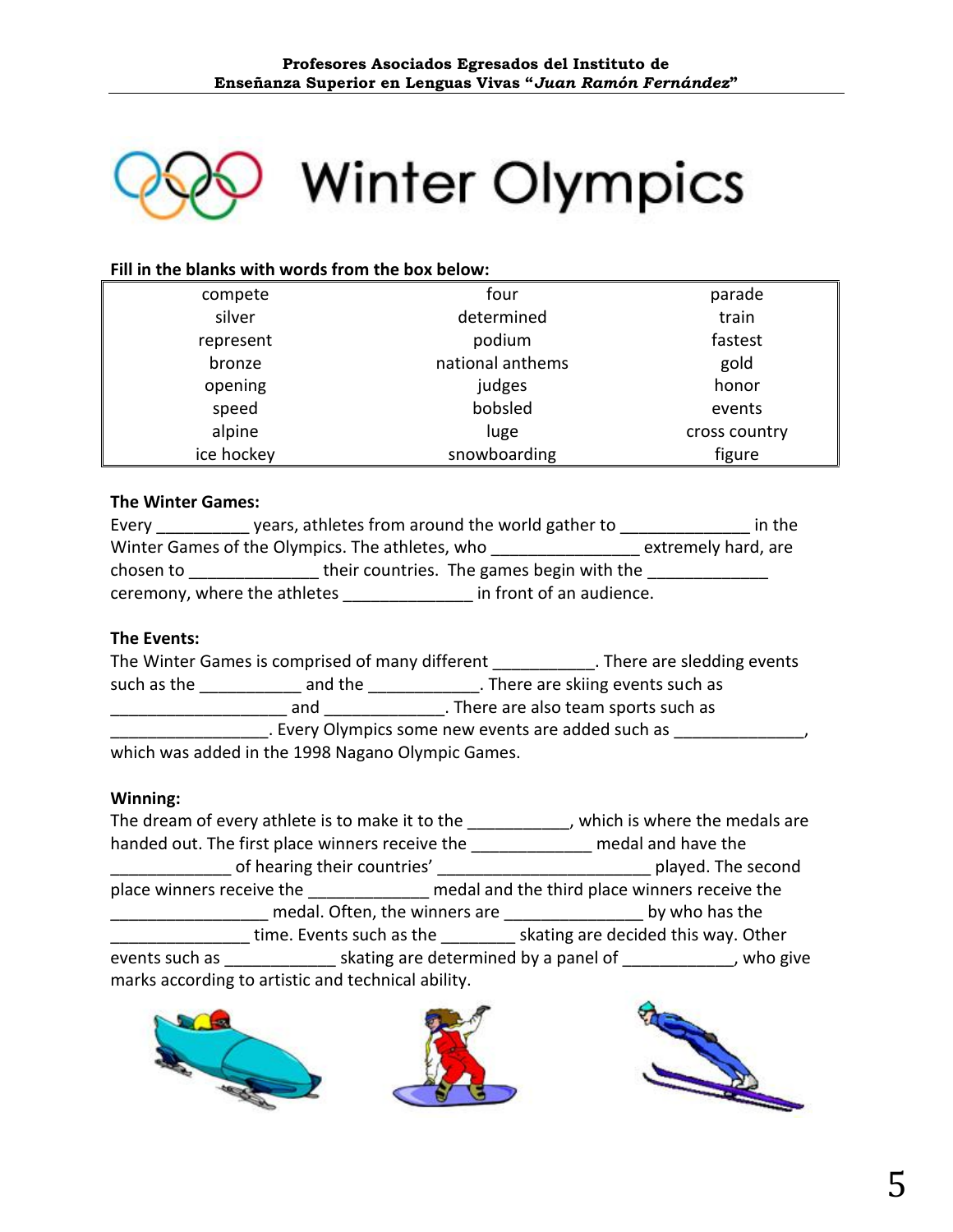|                                                                                                     | SHARK (LOZE                     |          |        |             |
|-----------------------------------------------------------------------------------------------------|---------------------------------|----------|--------|-------------|
| Fill in the blanks with the words in the boxes.                                                     |                                 |          |        |             |
| <b>Sharks: Basic Facts</b>                                                                          |                                 |          |        |             |
| rows                                                                                                | fish                            | gills    | scales | fins        |
| Sharks are ___________________________. They have ____________________________to help them          |                                 |          |        |             |
| breathe and __________________________ to help them swim. They have ___________________             |                                 |          |        |             |
| on their skin and ____________________________ of teeth in their mouths.                            |                                 |          |        |             |
| <b>Sharks Pups</b>                                                                                  |                                 |          |        |             |
| birth                                                                                               | eggs                            | ashore   | pups   | mermaid     |
| Shark babies are called ____________________________. Some sharks give ____________________________ |                                 |          |        |             |
| to live pups. Other sharks lay ________________________ in hard cases. Sometimes these egg          |                                 |          |        |             |
| cases wash ________________________. If people find them on the beach, they call them               |                                 |          |        |             |
| design and the purses.                                                                              |                                 |          |        |             |
| <b>Monsters of the Sea?</b>                                                                         |                                 |          |        |             |
| attacks                                                                                             | mistake                         | harmless | afraid | vicious     |
| Many people are ________________________ of sharks. They think sharks are                           |                                 |          |        |             |
| monsters. But in truth, shark and the same very rare.                                               |                                 |          |        |             |
| Most sharks are <u>contact and a series of the Often</u> when sharks do attack, they                |                                 |          |        |             |
|                                                                                                     | people for seals or other prey. |          |        |             |
| <b>Endangered Animals</b>                                                                           |                                 |          |        |             |
| breed                                                                                               | endangered                      |          | soup   | overfishing |
|                                                                                                     |                                 |          |        |             |

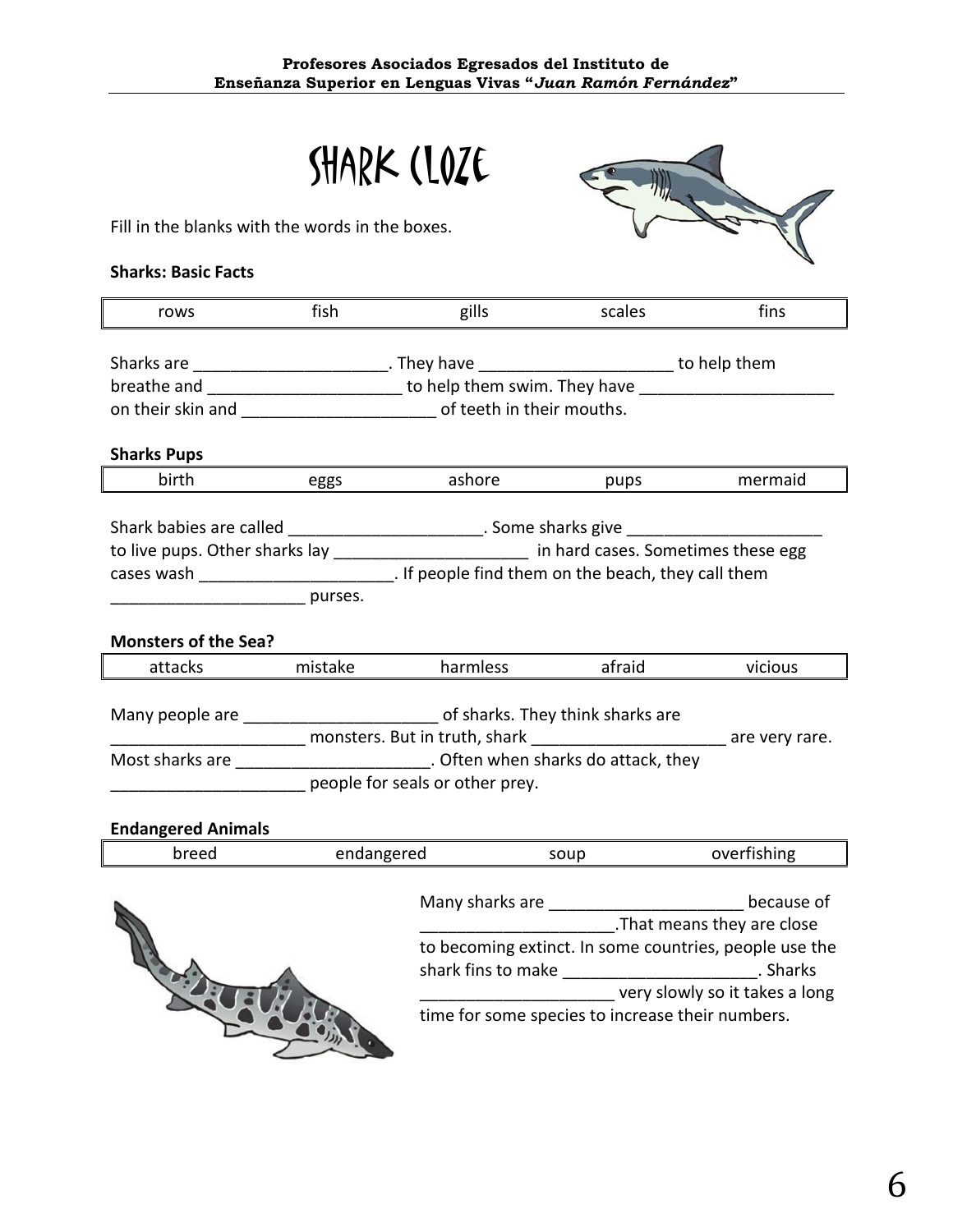





#### Fill in the blanks below with words from this box:

| sprouts | cherry      | sunshine    |
|---------|-------------|-------------|
| buds    | countryside | bears       |
| weather | hatch       | frogs       |
| tulips  | seeds       | hibernation |
| build   | eggs        | white       |
| season  | melts       | pink        |
| wakes   | showers     | birth       |
| warm    | flowers     | worms       |
| crops   | return      |             |

# **Spring Weather**

| Spring is the        | when the whole world               | up. The cold days of                                               |  |  |
|----------------------|------------------------------------|--------------------------------------------------------------------|--|--|
| winter turn into the | days of spring. In March, the snow |                                                                    |  |  |
|                      | in the mountains. In April,        | soak the ground and the                                            |  |  |
|                      |                                    | of May brings new growth everywhere. People say that April showers |  |  |
| bring May            |                                    |                                                                    |  |  |

# **Spring Plants**

One of the earliest signs of spring is the new \_\_\_\_\_\_\_\_\_\_\_ growing on the trees and new **\_\_\_\_\_\_\_\_\_\_** emerging from the ground. The \_\_\_\_\_\_\_\_\_\_\_\_ blossom tree is one of the first to bloom with blossoms of \_\_\_\_\_\_\_\_\_\_\_\_\_\_ and \_\_\_\_\_\_\_\_\_\_\_\_\_\_. Spring is also the season of \_\_\_\_\_\_\_\_\_\_\_\_ and daffodils. In the \_\_\_\_\_\_\_\_\_\_\_\_\_\_, farmers sow their \_\_\_\_\_\_\_\_\_\_\_\_\_\_\_\_\_ into the ground and hope for good entity and Mick, they will have good to harvest in fall.



# **Spring Animals**

| As the weather gets warm,<br>and   |                                                                                                                                                                                                                                      |  |             |
|------------------------------------|--------------------------------------------------------------------------------------------------------------------------------------------------------------------------------------------------------------------------------------|--|-------------|
|                                    | come out of their long winter sleep called                                                                                                                                                                                           |  |             |
| Many animals in the forest give    | <u>and the state of the state of the state of the state of the state of the state of the state of the state of the state of the state of the state of the state of the state of the state of the state of the state of the state</u> |  | to babies.  |
|                                    | Birds <b>Example 1</b> south. They                                                                                                                                                                                                   |  | nests       |
| to lay                             | in. When the eggs                                                                                                                                                                                                                    |  | , the       |
| mother bird busies herself finding |                                                                                                                                                                                                                                      |  | to feed her |
| young.                             |                                                                                                                                                                                                                                      |  |             |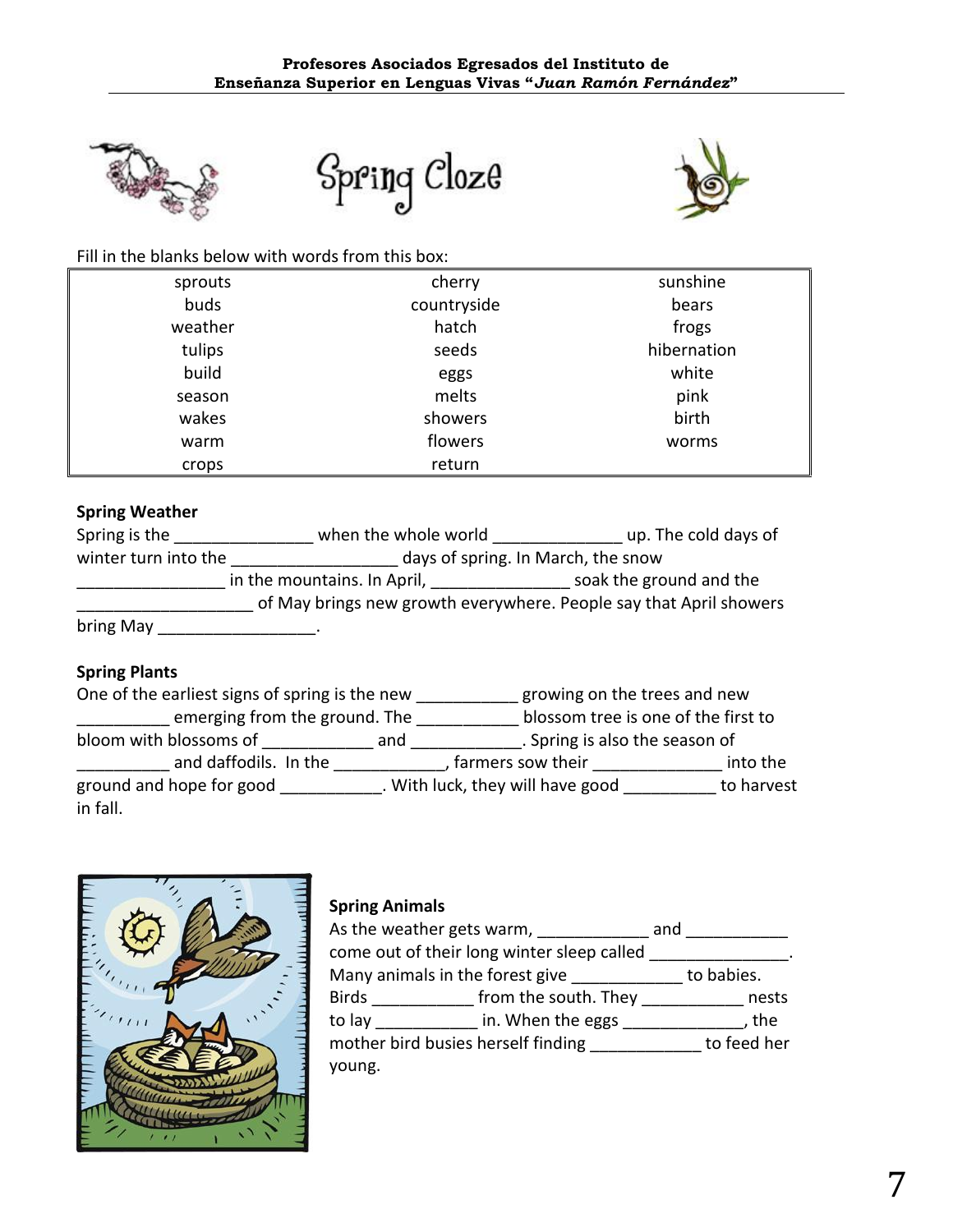

Summer



Fill in the blanks below with words from this box:

| season     | heat             | insects     | ice cream cone |
|------------|------------------|-------------|----------------|
| beach      | air conditioners | cool        | watermelon     |
| sunglasses | weather          | fishing     | long           |
| shorts     | sandals          | hat         | fans           |
| juicy      | berries          | sightseeing | lemonade       |
| ice cubes  | keep             | mosquitoes  | vacation       |
| camping    | butterflies      |             |                |

#### **Summer**

| Summer is the     | days and hot        | . In summer, people |  |
|-------------------|---------------------|---------------------|--|
| try to escape the | by turning on their | and                 |  |
| or going to the   |                     |                     |  |

# **Summer Food**

| One way to                                | off is to eat something cold such as an |                          | . Another |
|-------------------------------------------|-----------------------------------------|--------------------------|-----------|
| favorite summer food is                   |                                         | which is big, green, and | . And, of |
| course, many people enjoy a cool glass of |                                         | with a few               |           |
| keep it cold.                             |                                         |                          |           |

# **Summer Clothing**

| In the heat of the summer sun, it is important to dress properly. It is a good idea to wear a |                                      |  |  |
|-----------------------------------------------------------------------------------------------|--------------------------------------|--|--|
| on your head and                                                                              | to protect your eyes. If you want to |  |  |
| cool, you can wear                                                                            | instead of pants and put             |  |  |
| on your feet.                                                                                 |                                      |  |  |

# **Summer Vacation**

| In many countries, kids get a |           | from school during the summer months. This is |  |
|-------------------------------|-----------|-----------------------------------------------|--|
| a good time to go             | swimming, |                                               |  |



#### **Summer Animals**